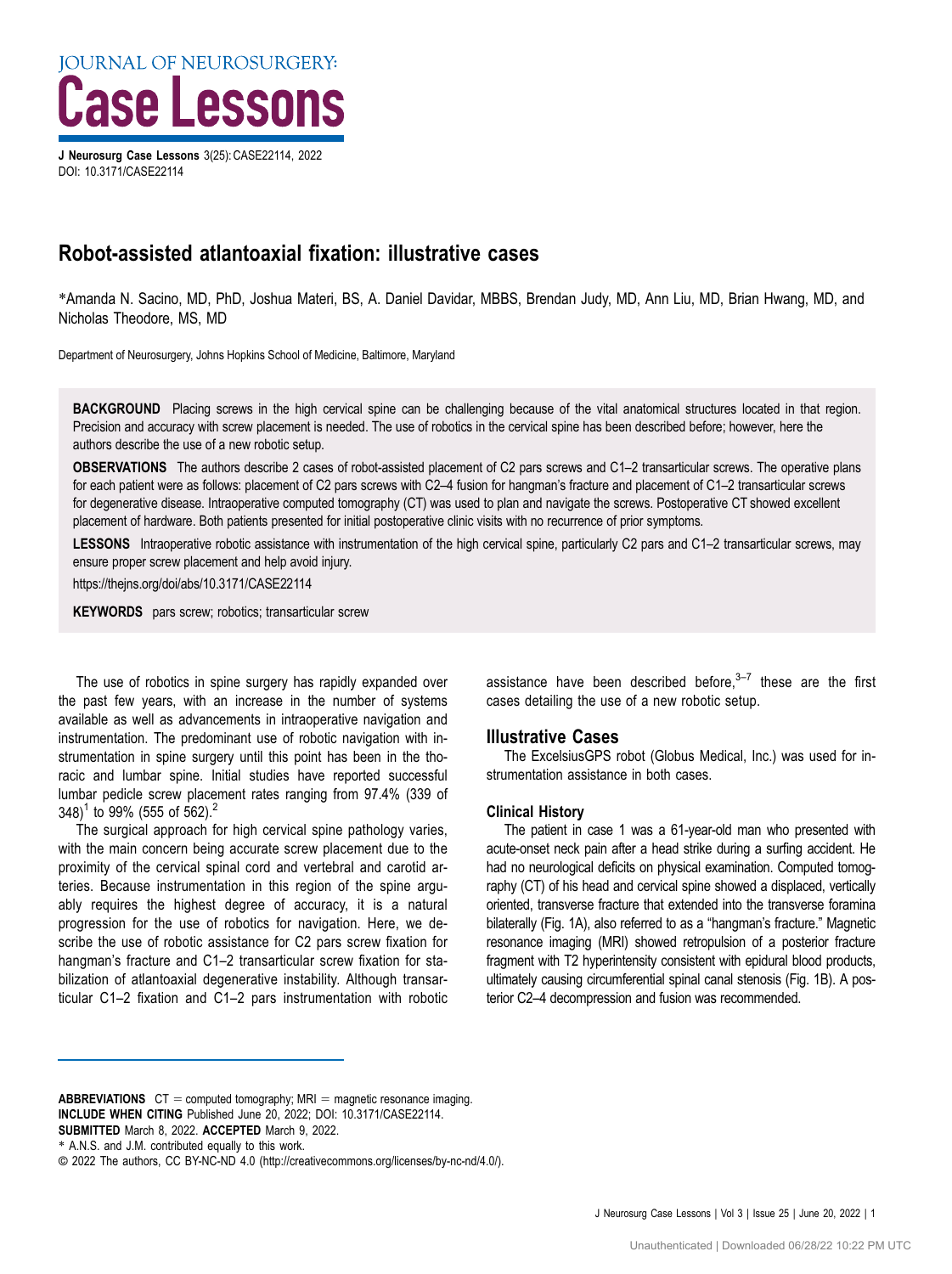<span id="page-1-0"></span>



The patient in case 2 was a 68-year-old woman who presented with a 2-year history of progressive right-sided occipital neuralgia, for which conservative treatment with physical therapy, epidural steroid injections, and pain management had failed. She had no neurological deficits on physical examination. CT demonstrated right C1–2 joint arthritis. MRI showed severe degeneration of the joint causing right C2 nerve impingement, as well as evidence of instability with lateral displacement of the dens and pannus formation [\(Fig. 2A](#page-2-0)). In addition, the patient had high-riding vertebral arteries, particularly on the left, which could affect hardware placement. A C1–2 fixation with right C2 nerve root sacrifice was recommended to help control the patient's pain. Of note, nerve root sacrifice was not required for instrumentation.

#### Intraoperative Workflow

For these procedures, patients were positioned prone on a Jackson table. The head was fixated in a neutral position with a Mayfield clamp. A minimal midline surgical incision was planned to accommodate the Globus spinous process clamp as well as the angle of the robot arm for the operative spine levels ([Supplemental Fig. 1A](https://thejns.org/doi/suppl/10.3171/CASE22114) [and B](https://thejns.org/doi/suppl/10.3171/CASE22114)). Bony exposure of the screw entry sites was performed for both patients with the wand tool to help confirm accuracy because these were the initial operations using robot guidance. For case 1, the clamp was placed on the spinous process of C5 and angled toward the feet; for case 2, the spinous process clamp was placed on C2 and angled toward the head. After the patient reference and registration arrays were placed, the O-arm (Medtronic) was used for intraoperative CT. Once the data were transferred to the robot, the robot was draped and brought into the field. The accuracy of registration was determined by using bony landmarks, and, once confirmed, the registration array overlying the surgical wound was removed.

Screws were then planned and navigated: for case 1, bilateral pars interarticularis screws through the fracture [\(Supplemental Fig. 2A and](https://thejns.org/doi/suppl/10.3171/CASE22114) [B](https://thejns.org/doi/suppl/10.3171/CASE22114)); for case 2, through the C1–2 joint [\(Supplemental Fig. 3A and B\)](https://thejns.org/doi/suppl/10.3171/CASE22114). Screw placement using power tools followed three steps: (1) drilling of the pilot hole, (2) cannulating of the hole, and (3) placement of the screw. Each surgical procedure was then completed as planned. The C3 and C4 lateral mass screws for case 1 were placed freehand. The C1–2 transarticular screws in the patient in case 2 were connected by a horizontal rod and buttressed by a fibular strut allograft wired under the C1 lamina. There were no operative complications for either patient. Time of surgery for each case was approximately 2 hours.

## Postoperative Course and Follow-Up

The patient in case 1 had an uncomplicated postoperative course and was discharged home on postoperative day 5. Postoperative CT confirmed excellent hardware placement (Fig. 1B). He followed up in the clinic 7 weeks after surgery and was doing well, with minimal pain. Follow-up radiographs showed early evidence of arthrodesis across the C2 hangman's fracture (Fig. 1C and D), although it is still early to fully assess.

The patient in case 2 likewise had an uncomplicated postoperative course, with immediate relief of her right occipital neuralgia. Postoperative CT confirmed excellent hardware placement [\(Fig. 2B](#page-2-0)). She was discharged home on postoperative day 3. She followed up in the clinic 7 weeks after surgery and reported complete resolution of her pain. Follow-up radiographs showed excellent hardware positioning ([Fig. 2D](#page-2-0)). We were unable to fully assess arthrodesis across the C1–2 joint at this early follow-up.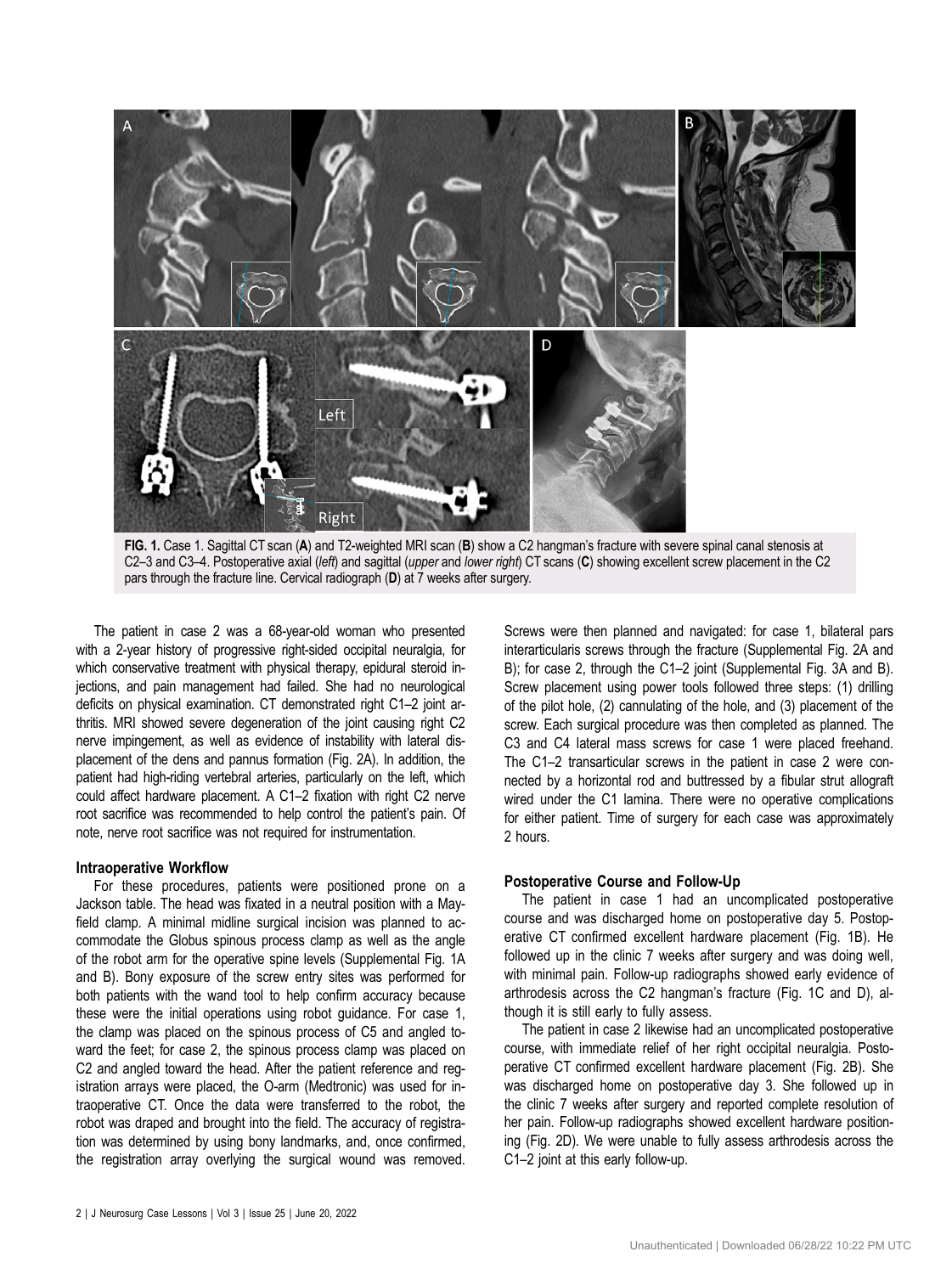<span id="page-2-0"></span>

FIG. 2. Case 2. A: Sagittal (left) and axial (right) T2-weighted MRI scans show severe degenerative disease of the right C1–2 joint as well as pannus formation. B: Postoperative axial (left) and sagittal (upper and lower right) CT scans showing excellent placement of C1–2 transarticular screws attached by a horizontal rod. The fibular strut allograft with wiring can also be seen. C: Cervical radiograph at 7 weeks after surgery.

## **Discussion**

## **Observations**

High cervical fixation involving C1 and C2 is a complex surgical procedure associated with potentially severe complications, including screw malposition causing damage to neural and/or vascular structures. Prior studies evaluating the accuracy of the freehand technique of C2 pars screw and C1–2 transarticular screw placement without intraoperative radiographic guidance have shown that 11% and 7% of screws were mispositioned according to the cortical breach grading system.<sup>8,[9](#page-3-0)</sup> The real-time instrument/implant trajectory offered by this robotic system mitigates mispositioned screws. Increased accuracy of screw placement also decreases the risk of pseudoarthrosis.<sup>[10](#page-3-0)</sup> At C1–2, revision surgery would require extension of fusion to the occipital skull, which would significantly reduce mobility and the patient's quality of life.<sup>11,[12](#page-3-0)</sup>

Prior robotic systems for atlantoaxial fixation have failed due to translational error.<sup>[13](#page-3-0)</sup> Although we have shown here that the robot is accurate, landmark checks should still be completed using the stand-alone navigation with a wand tool. In addition to image-guided instrumentation, the fixed robotic arm incorporates a guide tube to interface with navigated instruments. Serving as a placeholder for instrumentation, the fixed robotic arm is advantageous because it allows the surgeon to follow the same path for all the steps of instrumentation instead of reorienting between steps. Coupling this arm with the use of power tools reduces wobble (deviation of the screw from its intended trajectory), which leads to increased screw purchase and pullout strength.<sup>[14](#page-3-0)</sup> The use of power tools also limits the force applied to this highly mobile area of the spine, which has limited prior use of navigated instrumentation. The decreased movement of the bony elements during instrumentation improves accuracy. In addition, the surveillance software alerts the surgeon of possible instrument deflection (i.e., skiving) secondary to irregular bony surface or narrow trajectory.<sup>1</sup>

As described above, instrumentation is streamlined to three steps once the robotic arm is in place, with each tool passing through the fixed arm. This allows less chance for injury from passing instruments and less chance of inaccuracy due to micromovements of the patient and equipment. Each of the three tools used for instrumentation has its own array, which is close to the surgical site and improves accuracy.<sup>16</sup> In addition, one of the logistical challenges of the case was positioning the robot so that the arm could achieve the degree of movement at the joints needed for the screw trajectory. With the base of the robot being mobile instead of attached to the surgical table, it is easier to achieve the correct position. An independent base may also be more stable than one attached to the surgical table.

As with all new procedures, setting up the workflow increases the timing of the procedure. For both patients in this study, the duration of the procedure was approximately 2 hours. This increased time was due to extra bony exposure to accommodate the spinous process clamp and to view the screw entry sites to ensure accuracy of the robot, given that this was the first time this procedure was being performed with robotic guidance. In addition, extra time was taken to try to position the robot so the angle of the arm could be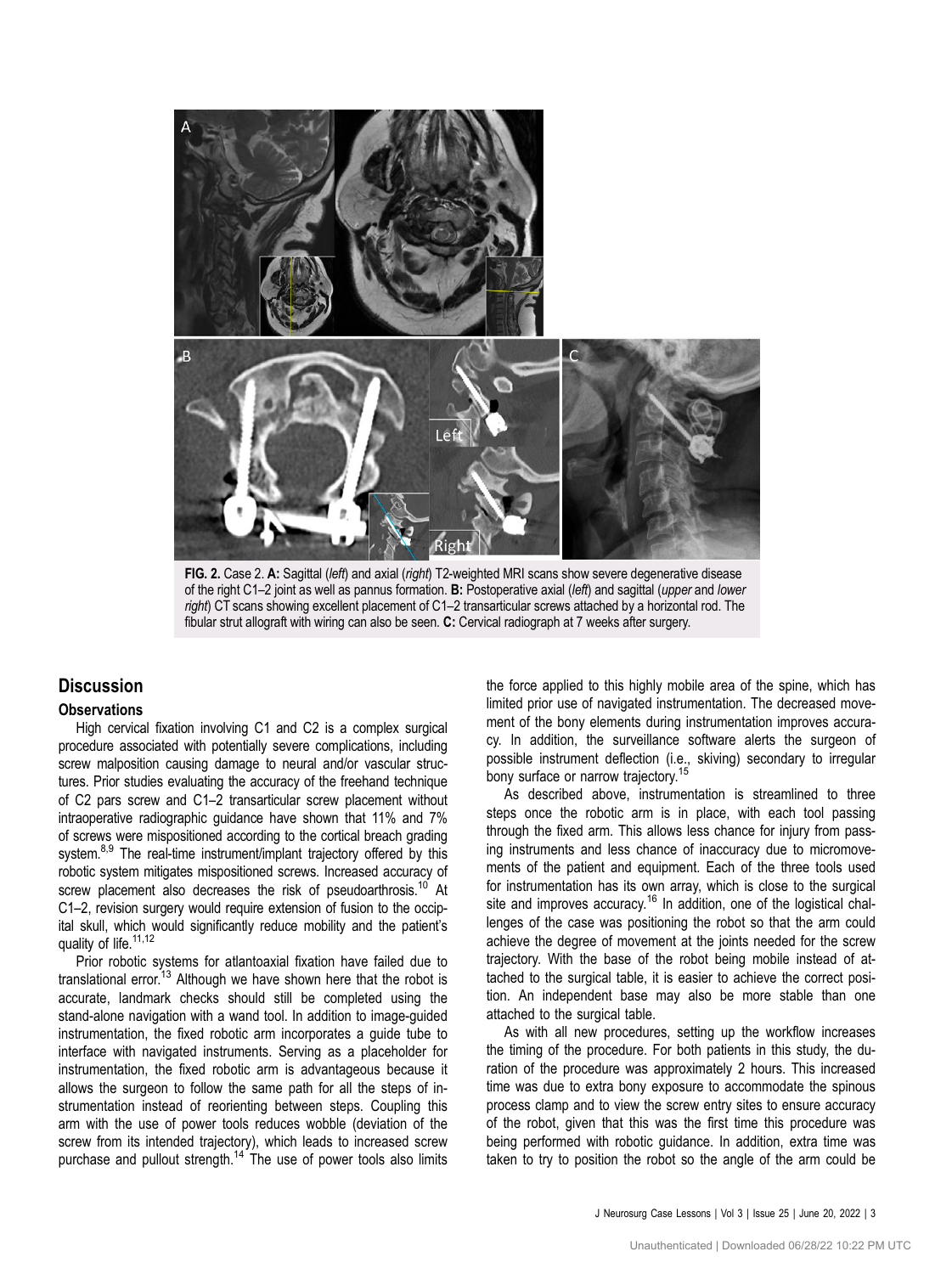<span id="page-3-0"></span>accommodated without having to open the incision further. In a systematic review, Joseph et al. $^{17}$  analyzed the learning process associated with robotic-assisted spine surgery in 8 studies, and all demonstrated a notable reduction in per-screw time and fluoroscopy time. The advantages of decreased time have also been reported elsewhere.<sup>18</sup> Anecdotally, our institution has seen significant increases in efficiency with the use robotics for lumbar and thoracic screw placement since we first used it in 2017. Therefore, we predict that, over time, with refinement of the workflow and increased familiarity with usability and interdisciplinary setup, we will be able to reduce the operative time by more than half.

Ultimately, the combination of a fixed robotic arm with the use of navigated power tools reducing wobble for C1–2 transarticular screws will allow percutaneous fixation in future cases. Patients who have undergone open C1–2 transarticular fixation already have high rates of satisfaction when assessed on postoperative outcome surveys.<sup>19</sup> Percutaneous fixation will be extremely beneficial in patients with favorable anatomy who need atlantoaxial stabilization and may not be able to medically withstand an open posterior cervical surgery. In lieu of the spinous process clamp used in our cases, there is a registration array that clamps directly to the Mayfield clamp, which will alleviate the need for an open midline incision [\(Supplemental Fig. 1A\)](https://thejns.org/doi/suppl/10.3171/CASE22114). Screws can be placed via two stab paramedian stab incisions; however, planning for the robot arm must consider the angle of screw placement and the body habitus [\(Supplemental Fig. 1B](https://thejns.org/doi/suppl/10.3171/CASE22114)); that is, too steep of a screw angle may not be accommodated in a patient with a large body habitus. The transarticular screw also eliminates the technical steps involved with placement of C1 and C2 screws, such as the venous plexus between C1 and C2, and the C2 nerve roots, which are frequently covering the entry point for C1 screw placement. C1–2 transarticular screws have the highest lateral bending stability, followed by C1 lateral mass C2 pars screws, compared with other high cervical constructs.[20](#page-4-0) In addition, a study of 2,000 cases of transarticular atlantoaxial fixation showed a 95% fusion rate and a low incidence of vertebral artery injury  $(3.1\%)$ . Therefore, robot-assisted percutaneous C1–2 transarticular fixation could become a highly beneficial surgical treatment in patients with atlantoaxial pathology.

#### Lessons

There are many complexities to consider when planning fixation of the high cervical spine, not only to help promote fusion but also to prevent catastrophic injury to the patient. Therefore, a high degree of accuracy in instrumentation is vital. Though traditional methods of freehand and fluoroscopic guidance during instrumentation provide relatively high rates of accuracy, there is still room for improvement that could be addressed with robotic assistance. Although the main point of this case illustration is to demonstrate successful robotic assistance with high cervical fixation, we have not shown definitive evidence of arthrodesis, which requires longterm follow-up. These cases show proof of concept for robotic-assisted high cervical fixation to serve as the foundation for a future study with long-term follow-up to fully assess arthrodesis. With sufficient training and refining of surgical technique, robotic assistance with high cervical fixation could become a mainstay of treatment for these complicated pathologies.

## References

- 1. Vardiman AB, Wallace DJ, Crawford NR, Riggleman JR, Ahrendtsen LA, Ledonio CG. Pedicle screw accuracy in clinical utilization of minimally invasive navigated robot-assisted spine surgery. J Robot Surg. 2020;14(3):409–413.
- 2. Huntsman KT, Ahrendtsen LA, Riggleman JR, Ledonio CG. Roboticassisted navigated minimally invasive pedicle screw placement in the first 100 cases at a single institution. J Robot Surg. 2020;14(1): 199–203.
- 3. Tian W. Robot-assisted posterior C1-2 transarticular screw fixation for atlantoaxial instability: a case report. Spine (Phila Pa 1976). 2016;41(suppl 19):B2–B5.
- 4. Farah K, Meyer M, Prost S, Dufour H, Blondel B, Fuentes S. Cirq<sup>®</sup> robotic assistance for minimally invasive C1-C2 posterior instrumentation: report on feasibility and safety. Oper Neurosurg (Hagerstown). 2020;19(6):730–734.
- 5. Asuzu DT, Buchholz AL. MAZOR-X robotic-navigated percutaneous C2 screw placement for hangman's fracture: a case report. J Spine Surg. 2021;7(3):439–444.
- 6. Fan M, Liu Y, He D, et al. Improved accuracy of cervical spinal surgery with robot-assisted screw insertion: a prospective, randomized, controlled study. Spine (Phila Pa 1976). 2020;45(5): 285–291.
- 7. Lebl DR, Avrumova F, Abjornson C, Cammisa FP. Cervical spine navigation and enabled robotics: a new frontier in minimally invasive surgery. HSS J. 2021;17(3):333–343.
- 8. Punyarat P, Buchowski JM, Klawson BT, Peters C, Lertudomphonwanit T, Riew KD. Freehand technique for C2 pedicle and pars screw placement: is it safe? Spine J. 2018;18(7):1197–1203.
- 9. Elliott RE, Tanweer O, Boah A, et al. Atlantoaxial fusion with transarticular screws: meta-analysis and review of the literature. World Neurosurg. 2013;80(5):627–641.
- 10. Tan LA, Riew KD, Traynelis VC. Cervical spine deformity-part 3: posterior techniques, clinical outcome, and complications. Neurosurgery. 2017;81(6):893–898.
- 11. Wenning KE, Hoffmann MF. Does isolated atlantoaxial fusion result in better clinical outcome compared to occipitocervical fusion? J Orthop Surg Res. 2020;15(1):8.
- 12. Mead LB 2nd, Millhouse PW, Krystal J, Vaccaro AR. C1 fractures: a review of diagnoses, management options, and outcomes. Curr Rev Musculoskelet Med. 2016;9(3):255–262.
- 13. Kostrzewski S, Duff JM, Baur C, Olszewski M. Robotic system for cervical spine surgery. Int J Med Robot. 2012;8(2):184–190.
- 14. Faldini C, Viroli G, Fiore M, et al. Power-assisted pedicle screws placement: is it as safe and as effective as manual technique? Narrative review of the literature and our technique. Musculoskelet Surg. 2021;105(2):117–123.
- 15. Crawford N, Johnson N, Theodore N. Ensuring navigation integrity using robotics in spine surgery. J Robot Surg. 2020;14(1): 177–183.
- 16. Cunningham BW, Brooks DM, McAfee PC. Accuracy of roboticassisted spinal surgery—comparison to TJR robotics, da Vinci robotics, and Optoelectronic Laboratory robotics. Int J Spine Surg. 2021;15(s2):S38–S55.
- 17. Joseph JR, Smith BW, Liu X, Park P. Current applications of robotics in spine surgery: a systematic review of the literature. Neurosurg Focus. 2017;42(5):E2.
- 18. Menger RP, Savardekar AR, Farokhi F, Sin A. A cost-effectiveness analysis of the integration of robotic spine technology in spine surgery. Neurospine. 2018;15(3):216–224.
- 19. Kleinstück FS, Fekete TF, Loibl M, et al. Patient-rated outcome after atlantoaxial (C1-C2) fusion: more than a decade of evaluation of 2-year outcomes in 126 patients. Eur Spine J. 2021;30(12): 3620–3630.